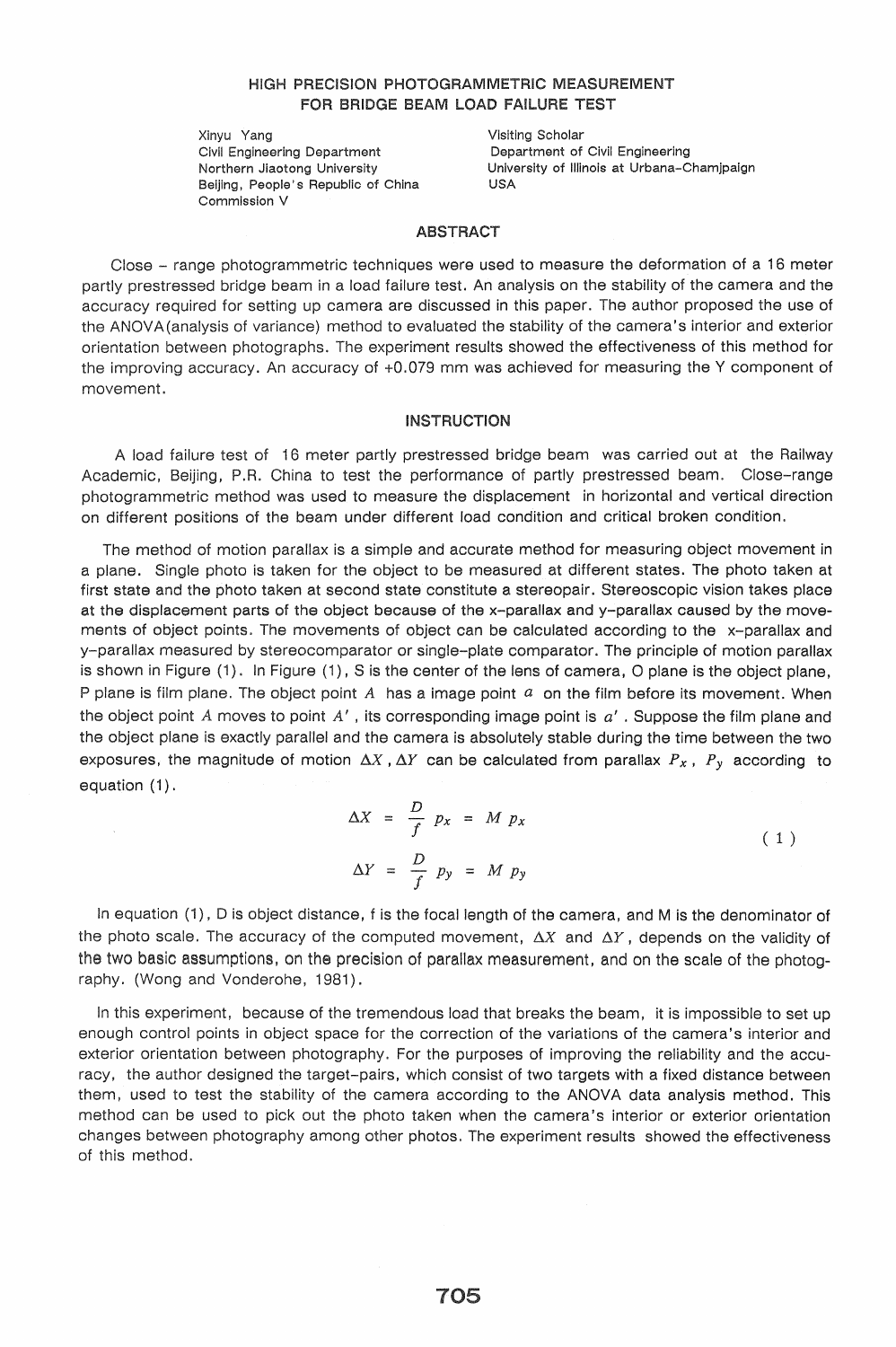

PHOTOGRAPHY DESIGN

(1) The choice of object distance 0 and and focal length f

From equations (1) , the accuracy for measuring movements by the motion parallax method can be derived as follows.

$$
m_{\Delta X} = \Delta X \sqrt{\left(\frac{m_D}{D}\right)^2 + \left(\frac{m_{p_X}}{p_X}\right)^2 + \left(\frac{m_f}{f}\right)^2}
$$
  

$$
m_{\Delta Y} = \Delta Y \sqrt{\left(\frac{m_D}{D}\right)^2 + \left(\frac{m_{p_Y}}{p_Y}\right)^2 + \left(\frac{m_f}{f}\right)^2}
$$
 (2)

On the right side of equation (2), the value of two terms  $\frac{m_D}{D}$ ,  $\frac{m_f}{D}$  is less than 1/10 of the value of  $\frac{m_{Px}}{x}$  at normal case. If only consider the error of photo measurement, equation (2) can be simpli- $\frac{p_x}{p_x}$  :

$$
m_{\Delta X} = \frac{\Delta X}{P_X} m_{p_X} = \frac{D}{f} m_{p_X} = M m_{p_X}
$$
  

$$
m_{\Delta Y} = \frac{\Delta Y}{P_y} m_{p_y} = \frac{D}{f} m_{p_y} = M m_{p_y}
$$
 (3)

According to the required accuracy for the measurement of the movement,  $m_{\Delta x}$ , and the accuracy of the photo measurement,  $m_{Px}$ , the maximum permitted photographic distance  $D_{\text{max}}$  can be calculated from equation (3).

$$
D_{\max} = f \frac{m_{\Delta x}}{m_{p_X}} \tag{4}
$$

In this experiment,  $m_{\Delta x} = 0.05$  mm,  $m_{Px} = 0.002$  mm, the UMK camera has four different lens, e.g.  $f = 65$  mm,  $f = 100$  mm,  $f = 200$  mm and  $f = 300$  mm. In this case, the values of  $D_{\text{max}}$ calculated from equation (4) for different lens are shown in Table (1).

|                    |      |      |      | Table $(1)$ |  |
|--------------------|------|------|------|-------------|--|
| f $(mm)$           | 65   | 100  | 200  | 300         |  |
| (mm)<br>$D_{\max}$ | 1625 | 2500 | 5000 | 7500        |  |

The photogrammetric distance D is also determined by the width of the object to be measured, W, and the the photo width was equation (5).

$$
D = f \frac{W}{w} \tag{5}
$$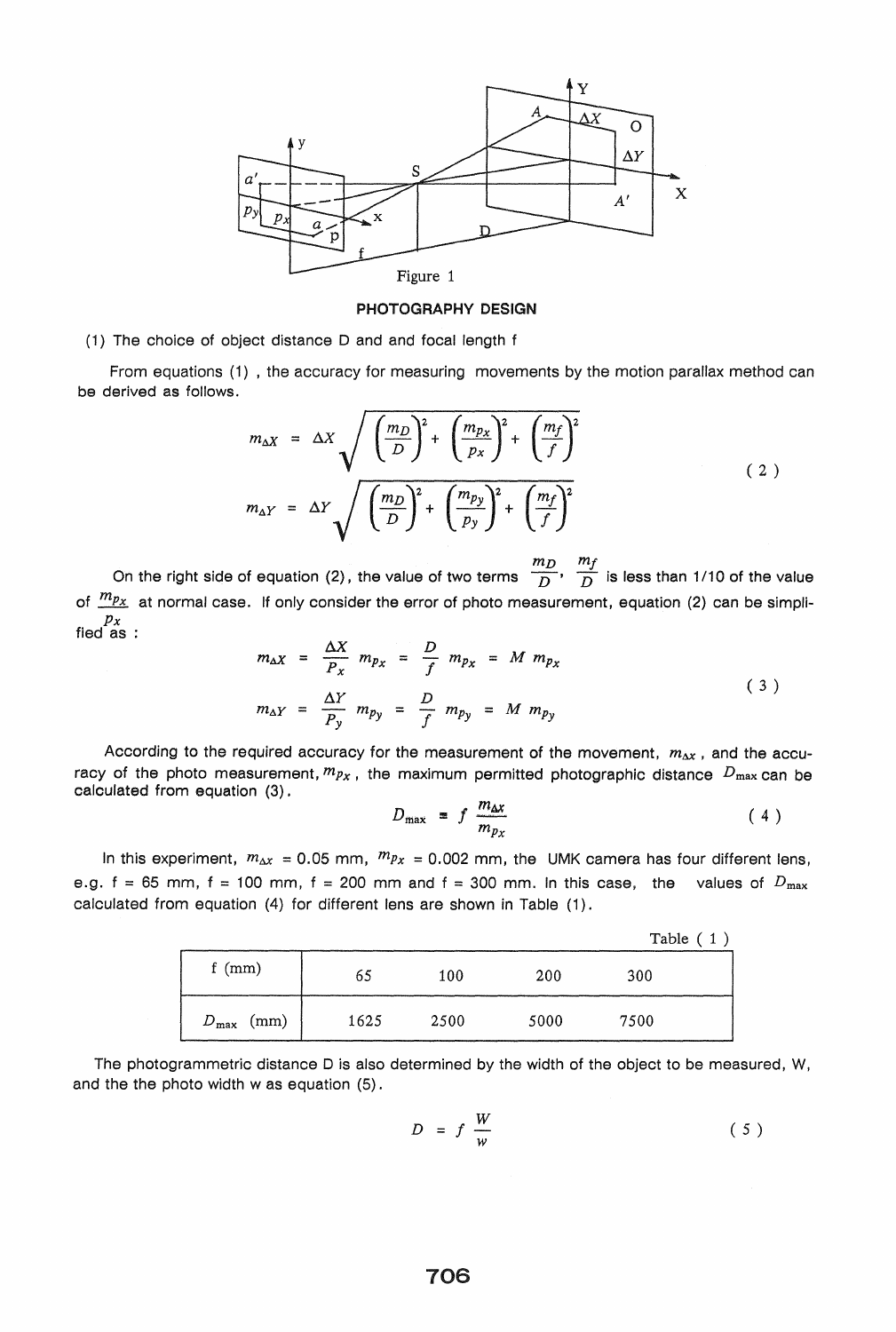When  $W = 4000$  mm,  $w = 166$  mm, the photogrammetric distance D for four different camera angles calculated for equation (5) are shown in Table (2).

|      |            |                           |      | Table $(2)$ |
|------|------------|---------------------------|------|-------------|
| UMK  | 6.5 / 1318 | $6.5 / 1318$ $6.5 / 1318$ |      | 6.5 / 1318  |
| (mm) | 1566       | 2410                      | 4819 | 7229        |

Considering the limit of experiment site, the stability of the camera and the permitted photogrammetric range, Camera UMK 20/1318,  $f = 200$  mm, was chosen to use in this experiment. The selected photographic distance,  $D = 4.816$  mm, is less than the maximum permitted photography distance  $D_{\text{max}} = 5000 \text{ mm}.$ 

## (2) Targets

The beam has three photogrammetric planes, on which altogether 17 pair-targets were arranged. Targets 1, 2, 16, 17 were located at the firs plane, targets 3, 4, 5, 13, 14, 15 were located at the second plane and targets 6, 7, 8, 9, 10, 11 and 12 were located at the third plane. The distribution of targets is shown in Figure (2).



Figure ( 2 )

The shape and size of targets are important in reduction of the pointing error. In this experiment, special targets, target-pairs, were designed for tow purposes: for the improvement of accuracy and for the evaluation of the stability of camera. The shape of target pair is shown in Figure (3). The target-pair consists of two targets which are connected with a fixed distance. The diameter of the outer circle is 24 mm. Its image is 1 mm in diameter, which can be seen clearly in the negative. The diameter of the center circle is 1.2 mm. The diameter of its image on negative is 0.05 mm, which is 5/3 the apparent diameter of the measuring mark of  $AC - 1$  analytical plotter. Experiment showed this size of target can obtain highest accuracy for photo measurement.



The distance between the two targets of target-pair was measured by a comparator. An accuracy of 0.01 mm was obtained. The target-pairs were produced using photographic method. All the distances between the two targets of the target pairs are equal, which are used for evaluating the stability of camera according to the ANOVA method.

(3) The determination of the photo scale 1/M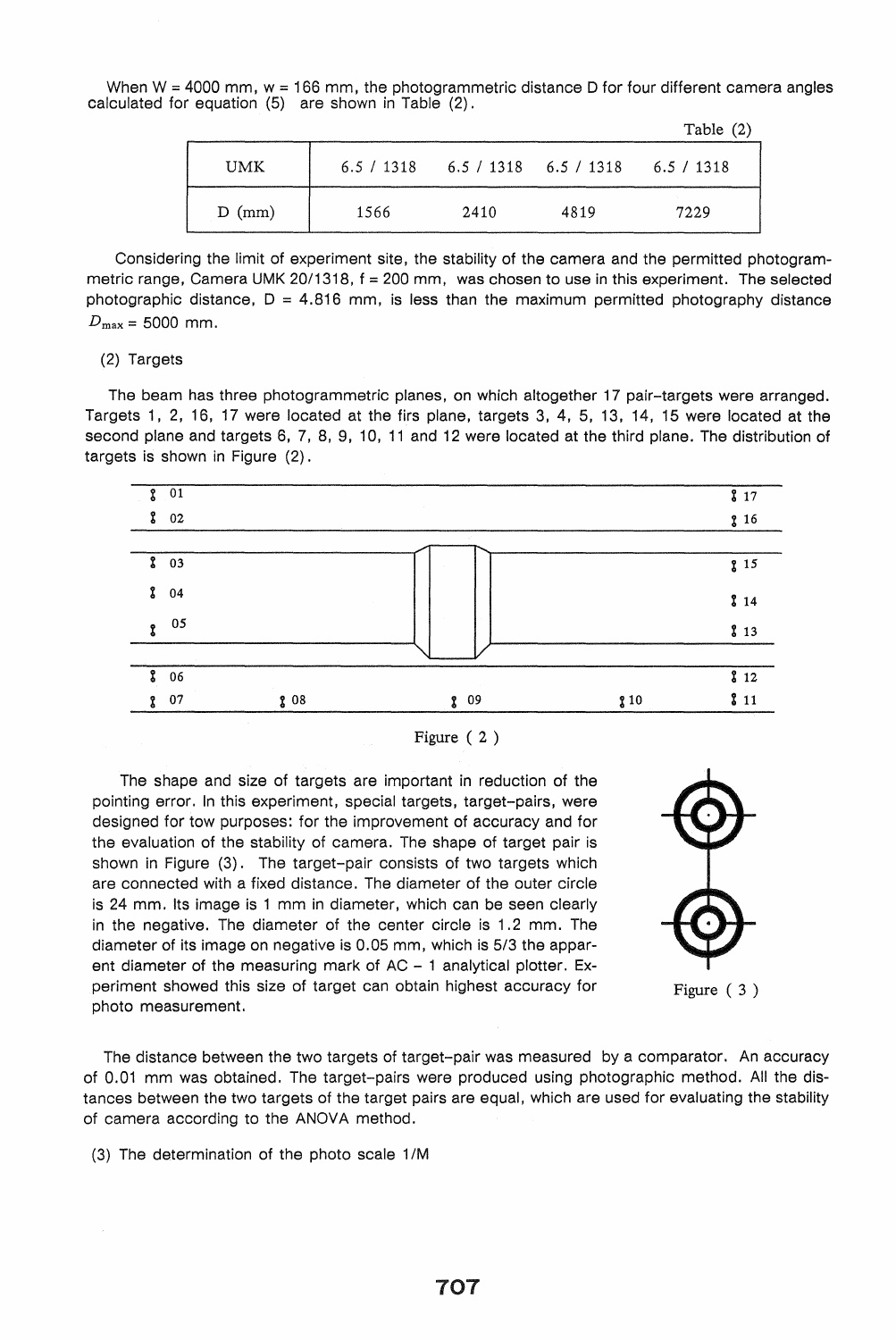The photo scale 11M must be known for calculating the displacement of points according to equation (1). The photo scale can be determined either from the object distance D and focal length f, or from the distance L between to targets and its corresponding distance I on the photo according following

equation. 
$$
\frac{1}{M} = \frac{l}{L}
$$
 (6)

In this experiment, for the convenience of measuring distance, equation (6) was used to determine the photo scale. In this case, equation (2) can be expressed as

$$
m_{\Delta X} = \Delta X \sqrt{\left(\frac{m_L}{L}\right)^2 + \left(\frac{m_{px}}{p_X}\right)^2 + \left(\frac{m_l}{l}\right)^2}
$$
  

$$
m_{\Delta Y} = \Delta Y \sqrt{\left(\frac{m_L}{L}\right)^2 + \left(\frac{m_{py}}{p_Y}\right)^2 + \left(\frac{m_l}{l}\right)^2}
$$
 (7)

The required accuracy for the measurement of distance L to be used for the calculation of photo scale can be estimated from equation (7). When the photographic distance D less than the maximum permitted distance *D max ,* the required accuracy for measuring L can be determined from the value of  $m_{\Delta}Y$ , the required accuracy for the displacement measurement according to following equation.

$$
m_L = L \frac{m_{\Delta Y}}{\Delta Y} \tag{8}
$$

According to theoretical calculation, the maximum vertical displacement at the middle section of the beam when it breaks,  $\Delta Y = 20$  mm. In order to prevent the error of distance measurement from affecting the accuracy of the displacement measurement,  $m_{\Delta}Y$  taking the value of 1/3 of the predetermined accuracy 0.05 mm, L taking the maximum distance between targets,  $L = 3800$  mm, therefore,  $m<sub>L</sub>$  equals 3.2 mm calculated from equation (8). Since the distance measurement on the beam does not need suspending the tape, the accuracy of 3.2 mm for  $m<sub>L</sub>$  is easy to obtain.

The 16 meter prestressed beam has three photographic planes. Distances,  $01 - 17$ ,  $02 - 16$ ,  $06 -$ 12 and 07 -11, were measured on first plane and second plane. For the second plane, the distance 04 - 14 can not be measured directly since the middle projecting part of the beam. Therefore the values of  $D_1$ ,  $D_2$ , the distances between the second plane and the other two planes, were measured, and the scale of the third plane was calculated according to equation (9).

$$
\frac{1}{M_3} = \frac{2}{M_1 + \frac{D_1}{f} + M_2 + \frac{D_2}{f}}
$$
\n(9)

where  $M_1$  and  $M_2$  are photo scale denominators of first and second plane respectively.

(4) Photograph measurement

Wild AC - 1 analytical plotter was used for photograph measurement. Every point was measured for three times independently. An accuracy of  $2^{\mu}$  was achieved for the measurement of  $m_{Px}$  and  $m_{Py}$ .

#### ACCURACY ANALYSIS

(1) The accuracy for setting the camera's exterior orientation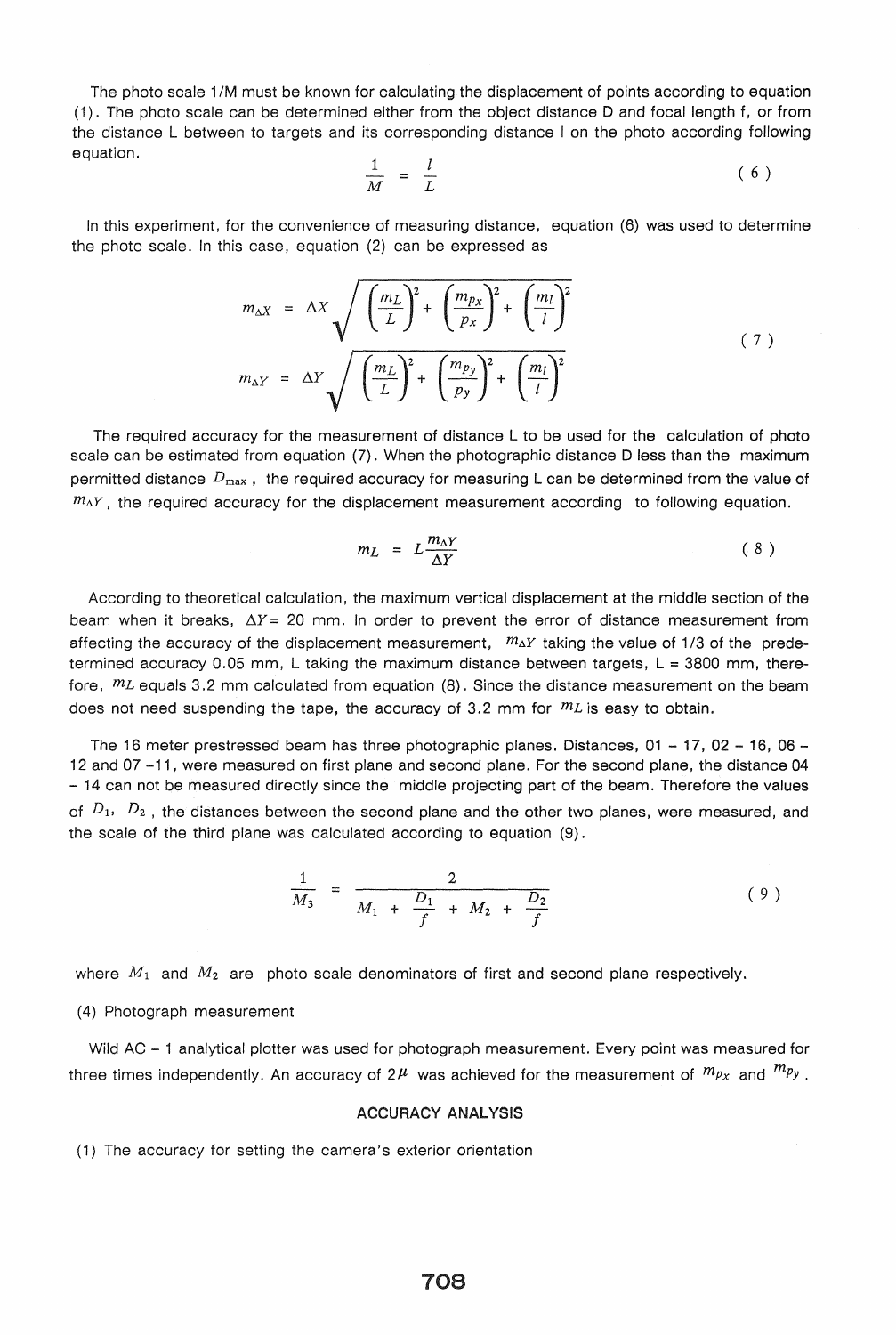When using the method of motion parallax to calculate the displacement according to equation (1), the camera photo plane and the object measuring plane must be kept parallel. For photography, at first, one should consider the permitted errors for setting the camera exterior orientation,  $\phi$ ,  $\omega$  and  $\kappa$ . This errors belong to systematic error.

The first order expression for the effects of exterior orientation to the photo coordinates can be derived from the projective transformation equations as follows:

$$
dx = (f + \frac{x^2}{f}) d\phi + \frac{xy}{f} d\omega - ydx
$$
  
\n
$$
dy = \frac{xy}{f} d\phi + (f + \frac{y^2}{f}) d\omega + xdx
$$
\n(10)

Equation (11) expresses the movements of photo point caused by the effect that the photo plane is not parallel to object plane. For the convenience of discussion, *Px, Pyare* used to express the differentials of x and y, and  $\delta(dx)$ ,  $\delta(dy)$  are used to express the errors of photo point movements. From equation (10) we can get:

$$
\delta(dx) = \frac{2x \ p_x}{f} \ d\phi + \frac{y \ p_x}{f} \ d\omega
$$
\n
$$
\delta(dy) = \frac{x \ p_y}{f} \ d\phi + \frac{2y \ p_y}{f} \ d\omega
$$
\n(11)

From equation (10) one can know that the photo point movements caused by  $K$  is:

$$
dx = -y \, dx \tag{12}
$$
\n
$$
dy = x \, dx
$$

The error of photo point movements caused by the error of setting the angle  $\omega$  can be derived from equation (12).

$$
\delta(dx) = p_y \, dx
$$
\n
$$
\delta(dy) = p_x \, dx
$$
\n(13)

According to equation (10) and (12), the required accuracy for setting the camera's exterior orientation  $\phi$ ,  $\omega$ ,  $\kappa$  can be determined according to  $\delta(dx)$ ,  $\delta(dy)$ , the error of photo point displacement.

For the consideration of the displacement in X direction:

$$
\Delta \phi \, \text{ limit} = \frac{f \, \delta(dx)}{2x \, p_x} \, \text{e}
$$
\n
$$
\Delta \omega \, \text{ limit} = \frac{f \, \delta(dx)}{y \, p_x} \, \text{e}
$$
\n
$$
\Delta \kappa \, \text{ limit} = \frac{\delta(dx)}{p_y} \, \text{e}
$$
\n
$$
(14)
$$

For the consideration of the displacement in Y direction: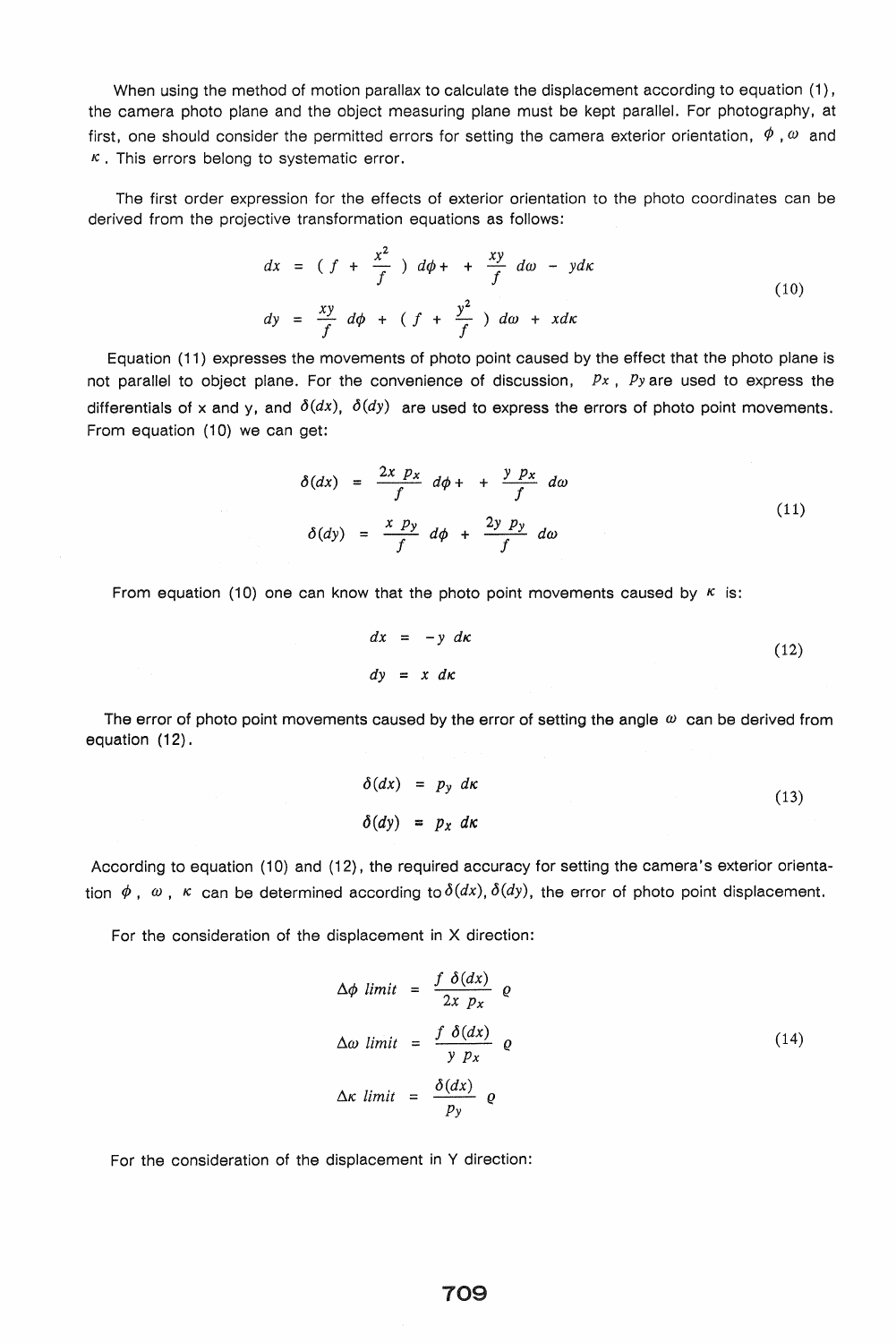$$
\Delta \phi \quad limit = \frac{f \quad \delta(dx)}{x \quad p_y} \quad \varrho
$$
\n
$$
\Delta \omega \quad limit = \frac{f \quad \delta(dy)}{2y \quad p_y} \quad \varrho
$$
\n
$$
\Delta \kappa \quad limit = \frac{\delta(dy)}{p_x} \quad \varrho
$$
\n(15)

From equation (14) and (15) we can see that the accuracy for setting the the exterior orientation is inversely proportional to the value of *Px* and *Py* , that is, the greater the displacement, the higher the required accuracy for setting the camera. The accuracy for setting the exterior orientation in X direction is contrary to Y direction .

In this experiment, considering the maximum values of  $Px$ ,  $Py$ ,  $x$  and  $y$ ,  $e.g., f = 200$  mm,  $Px = 0.2$ mm,  $Py = 1$ mm,  $x = 80$  mm,  $y = 40$  mm, the required accuracy for setting the angle  $\phi$ ,  $\omega$ ,  $\kappa$ calculated from equations (14) and (15) are shown in Table (3).

|                         |                     |                        | Table $(3)$             |
|-------------------------|---------------------|------------------------|-------------------------|
|                         | $\Delta \phi$ limit | $\Delta\omega_{limit}$ | $\Delta \kappa_{limit}$ |
| $\delta$ (dx) < 0.001mm | $21'$ 29"           | $1^{\circ} 25'$        | 3'36''                  |
| $\delta$ (dy) < 0.001mm | $8'$ 35''           | $8'$ 35''              | $17'$ 11"               |

In Table (3), the minimum values of  $\phi$ ,  $\omega$ ,  $\kappa$  in both directions X an Y are  $\Delta\phi_{limit}$  = 8' 35",  $\Delta\omega_{limit}$  = 8' 35" and  $\Delta\kappa_{limit}$  = 3' 36". For UMK camera, the minimum graduation for setting angles  $\phi$ ,  $\omega$ ,  $\kappa$  are 1', 20" and 30" respectively. Therefore, it is quit easy to achieve the required accuracy for setting UMK camera in this experiment. For non-metric camera, simple geometric method can be used to set the the cameras exterior orientation.

(2) The stability of the camera's interior and exterior orientation

The stability of camera's exterior and interior orientation is very important for displacement measurement when using the method of motion parallax. Here the stability refers to the stability of camera during the whole procedure of the experiment and the stability of camera during the time between multi-exposures for a particular state of the object to be measured. In this case, the change of camera's exterior and interior orientation occurs at random. It is the fortuitous effects of systematic errors so such changes should be treated as random errors.

equations (10), (12) can be directly written into mean square error form. For the X direction:

$$
m_{\Delta\phi \ limit} = \frac{m_{p_X}}{f + \frac{x^2}{f}} \varrho
$$
  

$$
m_{\Delta\omega \ limit} = \frac{f m_{p_X}}{xy} \varrho
$$
  

$$
m_{\Delta x \ limit} = \frac{m_{p_X}}{y} \varrho
$$
 (16)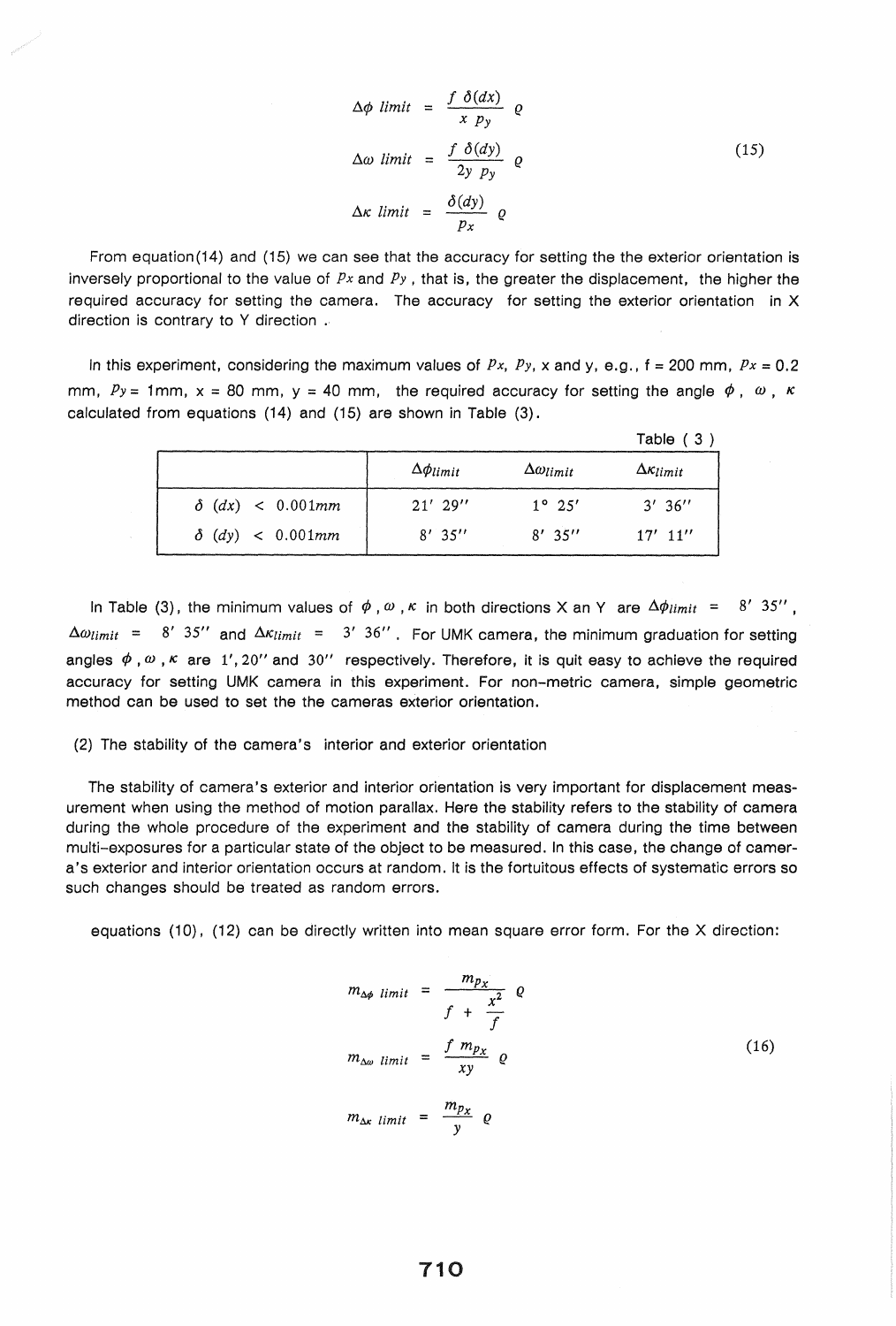For the Y direction:

$$
m_{\Delta\phi \ limit} = \frac{J \ m_{py}}{xy} \quad Q
$$
  

$$
m_{\Delta\omega \ limit} = \frac{m_{py}}{f + \frac{y^2}{f}} \quad Q
$$
 (17)  

$$
m_{\Delta\kappa \ limit} = \frac{m_{py}}{x} \quad Q
$$

From equations (16) and (17), we can see that the required stability for angle  $\phi$  and  $\omega$  is contrary in X and Y direction, and the stability for angle  $\kappa$  relates to the range of x and y. Taking  $m_{Px}$ ,  $m_{Py} =$ 0.002 mm, and the same values of f, x, y as in Table (3), the values calculated from equations (16) and (17) are shown in Table (4). Table (4)

|                             |                        |                          | $10010 \pm 1$            |
|-----------------------------|------------------------|--------------------------|--------------------------|
|                             | $m_{\Delta\phi}$ limit | $m_{\Delta\omega}$ limit | $m_{\Delta\kappa}$ limit |
| $m_{p_x}$ < 0.002 mm        | $2^{\prime\prime}$     | 26''                     | 10''                     |
| $m_{p_{\gamma}} < 0.002$ mm | 25''                   | $2^{\prime\prime}$       | $5^{\prime\prime}$       |

In Table (4), taking the minimum values in both X and Y direction,  $m_{\Delta\phi}$  *limit* = 2",  $m_{\Delta\phi}$  *limit* = 2" and  $m_{\Delta x}$   $_{limit}$  = 5" as the required limits for the stability of camera's exterior orientation in this experiment. Obviously it is impossible to get such accuracy for UMK camera for changing glass plates between exposures. Therefore only adding exposures can not increase accuracy if no stable control points in object space for the correction of camera's variability.

The stability of camera can be obviously increased when aerial roll film is used for continuous exposure because it is not necessary to handle the camera. In this case, the variation of focal length caused by film unflatness is the main effect to the stability of camera,

The variation of focal length causes the proportional changes in photo coordinates which have the following relations,

$$
df = \frac{f}{x} dx
$$
  

$$
df = \frac{f}{y} dy
$$
 (18)

Substituting dx, dy with motion parallax *Px* , *Py,* the mean square error form can be derived from equation (18).

$$
m_f \lim_{t \to t} = \frac{f}{x} m p_x
$$
  

$$
m_f \lim_{t \to t} = \frac{f}{f} m p_y
$$
 (19)

For X direction, when  $x = 80$  mm,  $m_{p_x} = 0.002$  mm, the maximum limit for the variation of f is  $m_f$   $limit = 0.005$  mm. For Y direction, when  $y = 40$  mm,  $m_{Py} = 0.002$  mm,  $m_f$   $limit = 0.01$  mm. Obviously it is very difficult for either glass plate or film to maintain such high accuracy for focal length,

Synthesizing the above analysis on the stability of camera's exterior and interior orientation, we can see that the stability of camera is an important factor to be considered for high accuracy photogrammetric measurement. At the experiment site, there are many factors which is difficult to estimate for affecting the stability of camera. Since the limit of experiment site, usually it is difficult to layout stable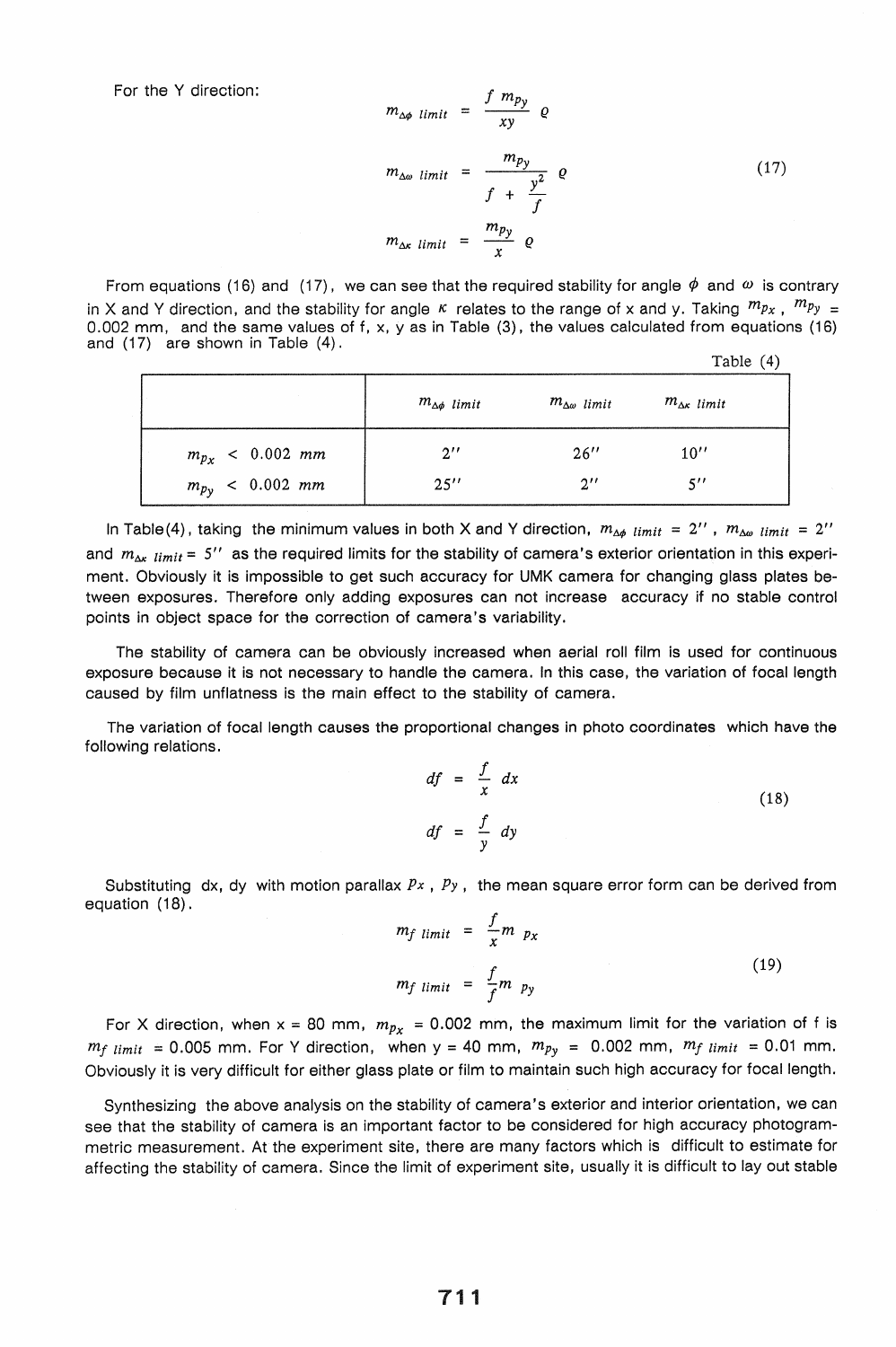control points in object space for the effective correction for the variation of camera exterior and interior orientation. Therefore an effective data analysis method for evaluating the stability of camera, to effective distinguish the effects of systematic errors from multi-exposures, is very useful for practical application.

# ANOVA DATA ANALYSIS METHOD FOR THE CAMERA'S STABILITY

ANOVA ( analysis of variance ) method was used to evaluate the stability of camera's exterior and interior orientation in this experiment. This method can be used to pick out the photo with systematic errors among mUlti-exposures taken at the same state of the object. This photo may result from the variation of camera's exterior and interior orientation between continuous exposures or from the photo measurement with orientation blunders.

The principle of ANOVA method is the statistical inferential method based on analysis of variance. Given multi-photos were taken at one state for the object to be measured. For the photo j,  $n_j$ target-pairs were measured and  $\eta_j$  distances between target-pairs were obtained. The population distribution for photo j is N( $\mu_j$ ,  $\sigma^2$ ), j = 1, 2, ... r,  $\mu_j$  and  $\sigma^2$  are unknowns. Since all the photos were measured with the same instrument, the population variance of the r photos was equal. Under the condition of sample independent, the distance  $d_{ij}$  between the target-pair calculated from the photo coordinates of targets satisfies the following mathematical model:

$$
d_{ij} = \mu_j + \epsilon_{ij}
$$
  
\n
$$
\epsilon_{ij} \sim N(0, \sigma^2)
$$
  $i = 1, 2, \cdots n_j, j = 1, 2, \cdots, r$  (20)

where  $di$  expresses the distance between the target-pair i of the photo j and  $\mu_j$ ,  $\sigma^2$  are constants. For the mUlti-exposures, the variation of *flj* reflects the effect of variation of the camera's exterior and interior orientation and  $\epsilon_{ij}$  reflects the random errors.

The value of overall mean for all the sample data

$$
\mu = \frac{1}{n} \sum_{j=1}^{r} n_j \mu_j \tag{21}
$$

where,  $n = n_1 + n_2 + \cdots + n_r$ .

$$
\delta_j = \mu_j - \mu \qquad j = 1, 2, ..., r \qquad (22)
$$

where  $\delta_j$  is the effect of each photo, which expresses the influence of systematic error caused by the variation of camera's exterior and interior orientation. The model (20) can be written as following form.

$$
d_{ij} = \mu + \delta_j + \epsilon_{ij} \qquad i = 1, 2, \cdots, n_j
$$
  
\n
$$
\epsilon_{ij} - N(0, \sigma^2) \qquad j = 1, 2, \cdots, r
$$
 (23)

If the camera is stable between multi-exposures, the sample treatment mean of the distances between target-pairs of each photo,  $\mu_1$ ,  $\mu_2$ ,  $\ldots$ ,  $\mu_r$ , is equal with each other. Therefore the value of each  $\delta_j$  calculated from equation (22) should be equal to zero; conversely, if the value of  $\delta_j$  is not equal to zero, we can say that the camera's exterior or interior orientation changed between multi-exposures. Thus the stability of camera can be expressed by the photo effect, the value of  $\delta_j$ . Therefore, hypothesis testing for the means of the r photo's distributions,  $N(\mu + \delta_1, \sigma^2)$ ,  $N(\mu + \delta_2, \sigma^2)$ . ...,  $N(\mu + \delta_r, \sigma^2)$  , is used for the inference of camera's stability.

$$
H_0 : \delta_1 = \delta_2 =, \ldots, = \delta_r = 0
$$
 (24)

The corresponding alternative hypothesis is that the values of  $\delta_1$ ,  $\delta_2$ ,  $\cdots$  ,  $\delta_r$  are not equal, or that at least one pair of the  $\delta$ 's differs.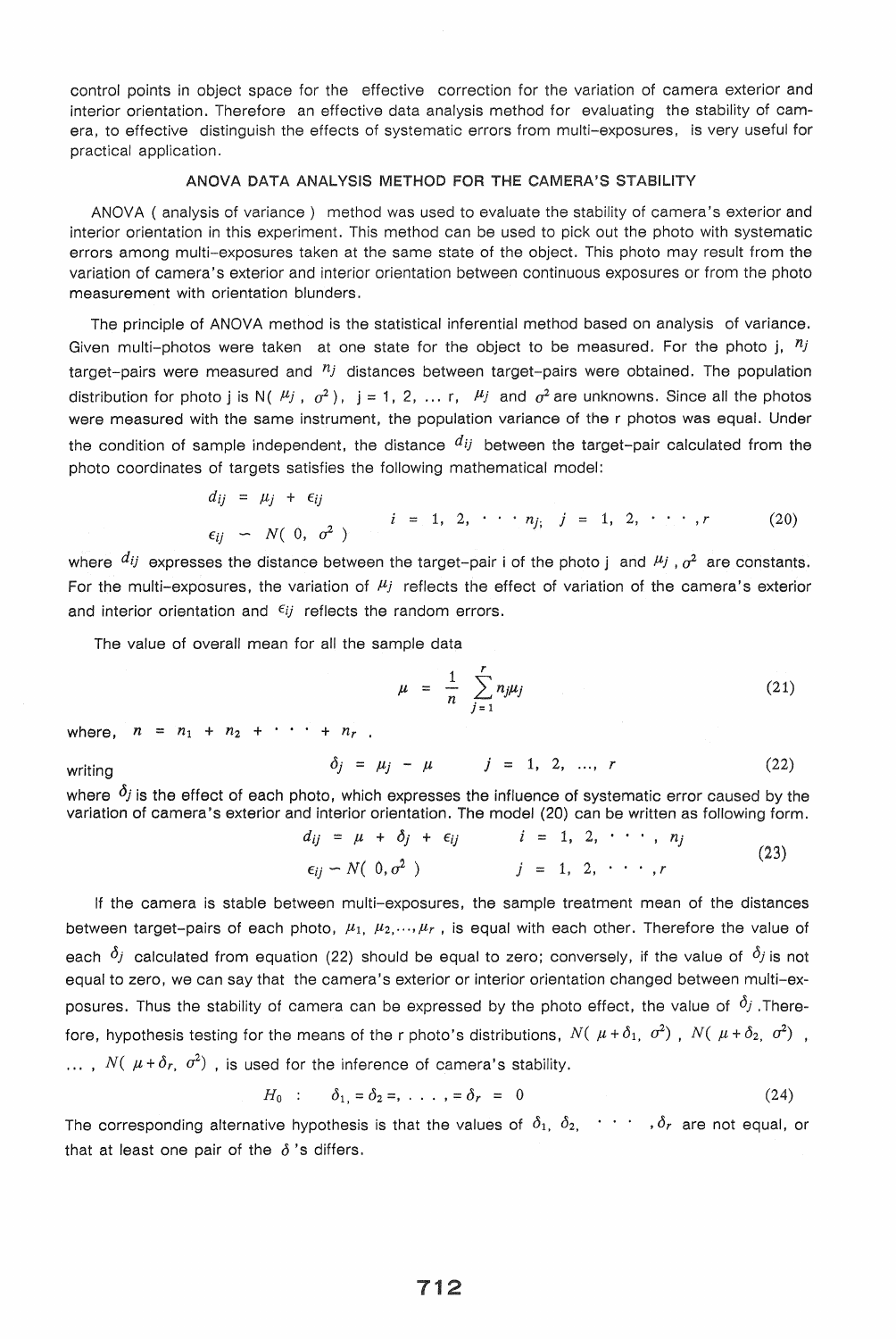F distribution can be used to test the hypothesis (24).

If 
$$
\frac{(n-r) S_2}{(r-1) S_1} > F_\alpha (r-1, n-r)
$$
 (25)

then  $H_0$  can be rejected at the level  $\alpha$ , which shows the the camera's exterior and interior orientation changed; otherwise *Ho* can be accepted, which shows the camera is stable .

## EXPERIMENT RESULTS

Because of the limits of the experiment site and experiment condition, It was very difficult to layout enough stable control points in object space for the correction of variation of camera's exterior and interior orientation. Only a two meter invar bar was set under the beam to check the stability of the camera.

Film continuous exposures were used to increase the camera's stability. Three exposures were taken for every state of the beam and three measurements were did for each photo. ANOVA method was used to make analysis on the camera's stability according to the data obtained from three successive photos.

The results of ANOVA analysis on two group photos for load level 24 and load level 26 are shown in Table (5) and Table (6).

|        |                   | <b>ANOVA TABLE</b>    |                | Table $(5)$ |
|--------|-------------------|-----------------------|----------------|-------------|
| Source | Sum of<br>Squares | Degrees of<br>Freedom | Mean<br>Square | F           |
| $S_1$  | 0.03016           | 2                     | 0.01508        | 2.57338     |
| $S_2$  | 0.28126           | 48                    | 0.00586        |             |
| Total  | 0.31142           | 50                    | 0.00623        |             |
|        |                   |                       |                |             |
|        |                   | ANOVA TABLE           |                | Table (6)   |
| Source | Sum of<br>Squares | Degrees of<br>Freedom | Mean<br>Square | F           |
| $S_1$  | 0.05156           | 2                     | 0.02578        | 4.39932     |
| $S_2$  | 0.28111           | 48                    | 0.00586        |             |

For the three photos taken at level 24,  $F_{0.05}(2.58) = 3.23$ , which shows no significant difference at the level  $a = 0.05$ , therefore the camera is stable. For the three photos taken at 26 level, the difference is significant. The main reason is supposed to be the effect of photo unflatness.

The two targets at the ends of the invar bar can be used to check the accuracy of the photogrammetric measurements. The movements of fixed targets should be zero. If the movement values of fixed targets do not equal zero, the movement values reflect the photogrammetric errors, which include the influence of the camera's stability. The movement values of the two invar bar targets calculated from 3 photos taken at 24 level and 26 level are shown in Table (7).

|          |                    |            |                    | Table $(7)$         |
|----------|--------------------|------------|--------------------|---------------------|
|          | $\Delta X$<br>(mm) | ΔY<br>(mm) | Number of<br>point | Number of<br>photos |
| 24 level | 0.060              | 0.133      |                    |                     |
| 26 level | 0.274              | 0.048      |                    |                     |